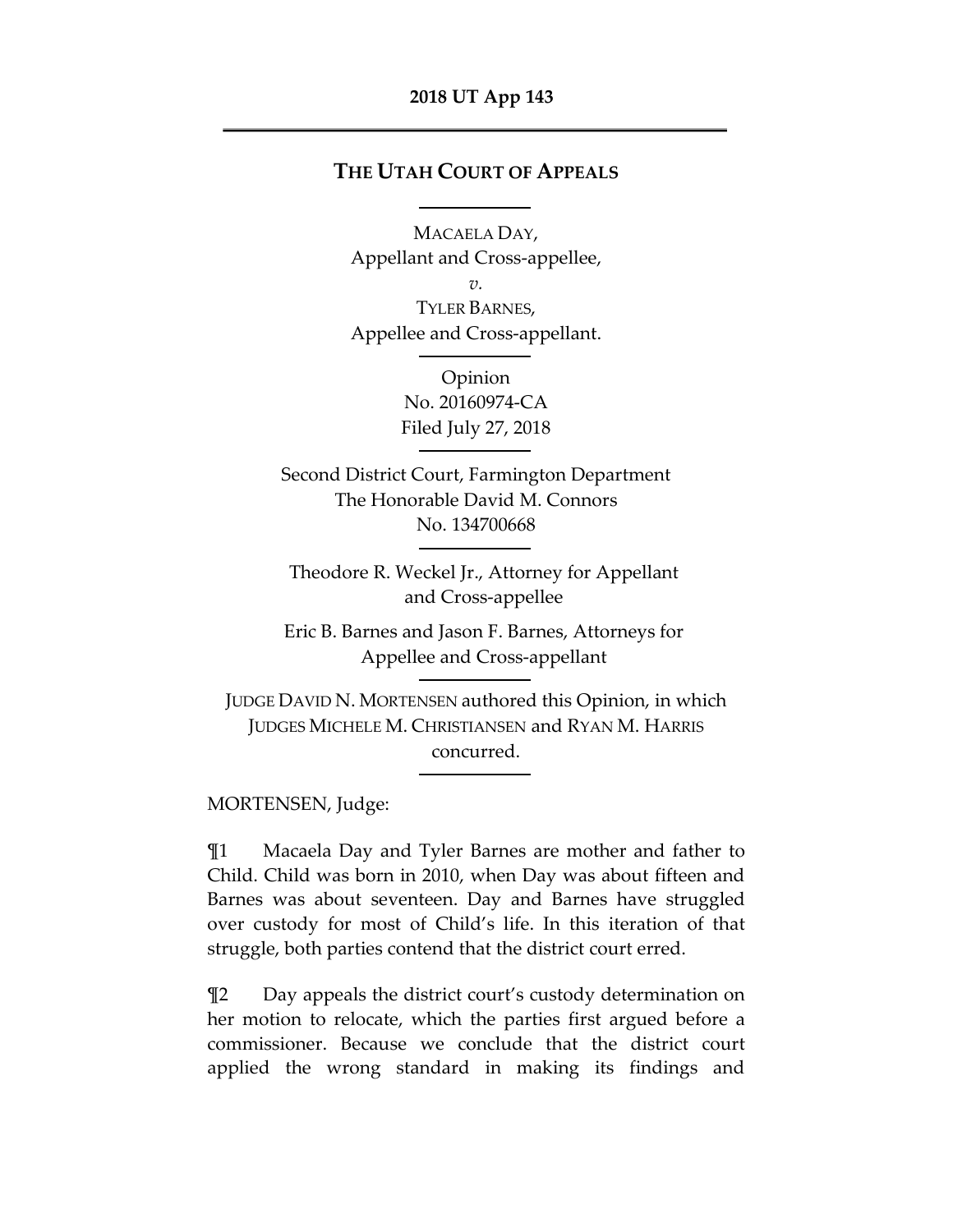conclusions, we vacate the district court's order and remand for further proceedings.

¶3 Barnes appeals the district court's order, alleging that the order establishes an automatic future modification to the custody order upon Day's decision to relocate. We conclude that the order does not operate as Barnes alleges.

## BACKGROUND

¶4 We join the parties' custody saga at a moment of apparent, though short-lived, agreement. In April 2013, the parties stipulated—and a Massachusetts court accepted—that Barnes, who lived in Utah, would be awarded temporary custody of Child, with standard parent time for Day, who lived in Massachusetts. Just under one month later, Day filed a petition in Utah, requesting that Utah courts assume jurisdiction of the case and award custody to her. The district court assumed jurisdiction of the case and ultimately denied Day's motion for custody. In so doing, the court kept the temporary custody agreement in place, awarding Barnes primary physical custody of Child should Day remain in Massachusetts, but awarding the parties shared custody should Day relocate to Utah.

¶5 Day continued to reside in Massachusetts, although she also periodically lived in Utah for months at a time. Day filed another motion to modify temporary custody, which the court denied. As the case progressed toward trial, the parties reached another stipulation, providing that, should Day move back to Utah, Day would be designated as Child's primary caregiver and that she would have final decision-making authority under a joint legal and physical custody framework.

¶6 In July 2015, Day moved to Utah. However, in September 2015, Day provided notice of her intent to relocate back to Massachusetts. When Barnes opposed the relocation, Day filed a motion to relocate.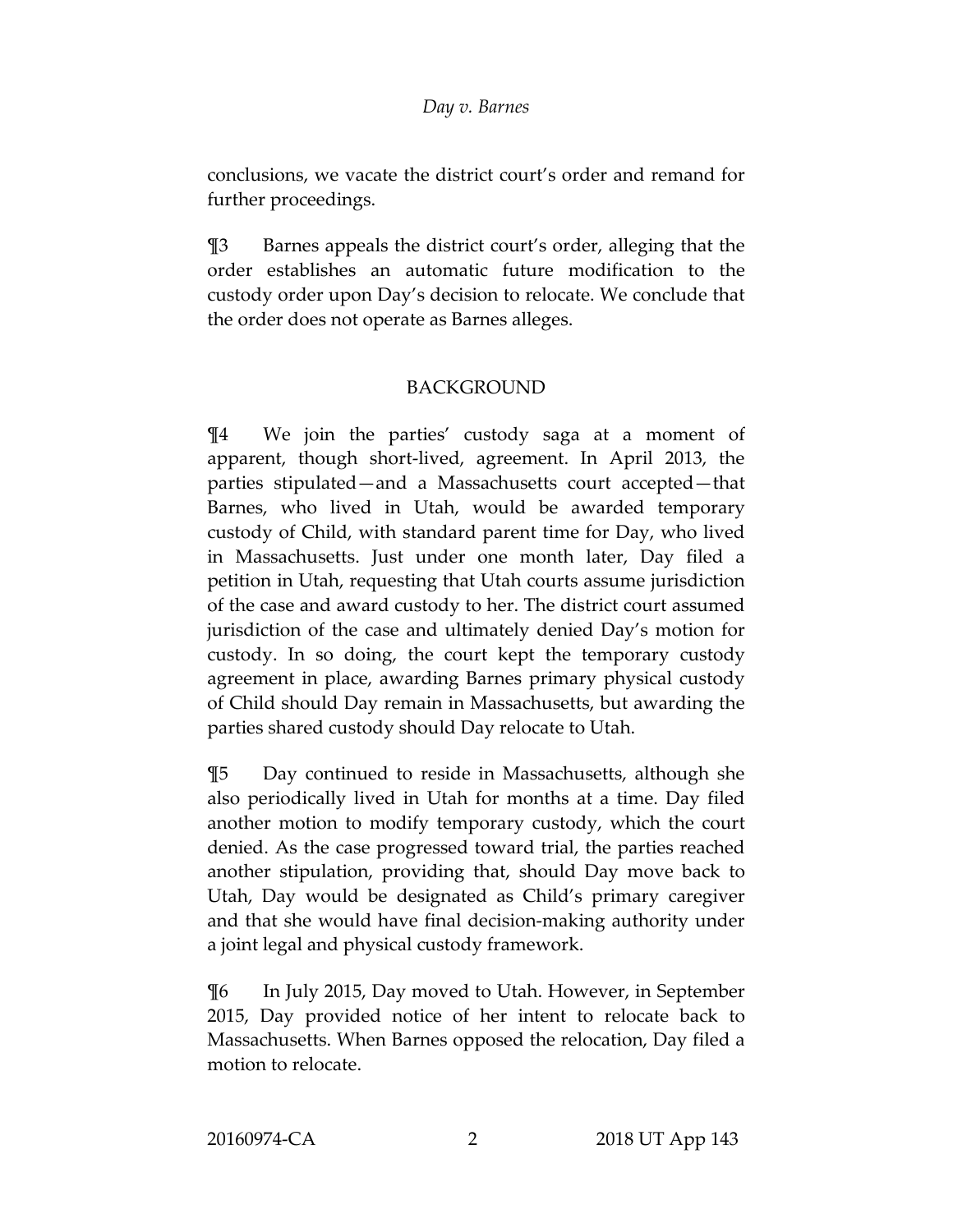¶7 A hearing on Day's motion to relocate was held before a commissioner. As per usual procedure, the commissioner entertained oral argument but did not take evidence. The commissioner recommended denial of the motion. Day objected to the commissioner's recommendation and the district court held an evidentiary hearing. The district court overruled Day's objection to the commissioner's recommendation and denied her motion. In its ruling, the district court concluded that "[a] party objecting to the Commissioner's recommendation has the burden of demonstrating that the Commissioner's recommendation is incorrect." The court found that Day had "not presented new circumstances that the [c]ourt did not already consider in its [previous custody determination], except for evidence that she is now in a serious relationship with a boyfriend and has plans to be married in the future."

¶8 The court concluded that Day "has not carried her burden of demonstrating that the Commissioner's recommendations were incorrect and that moving the child to Massachusetts would be in the child's best interest" because "[t]he new evidence presented related to [Day's] blossoming relationship with her new boyfriend is not a factor that renders the Commissioner's recommendation erroneous."

¶9 In denying Day's motion to relocate, the court ruled that "[n]othing in this Order modifies the general provisions of the [previous] stipulated order that designate [Day] as the primary custodial parent, with the parties exercising one week on, one week off shared parent time, if [Day] actually relocates to Utah." The court continued, "If [Day] elects to return to Massachusetts, the custody arrangement will return to that stated in the [c]ourt's [earlier custody order]."

¶10 Day appeals the court's denial of her motion to relocate. Barnes cross-appeals, arguing that the court's order improperly establishes an automatic modification to custody in the event that Day decides to relocate.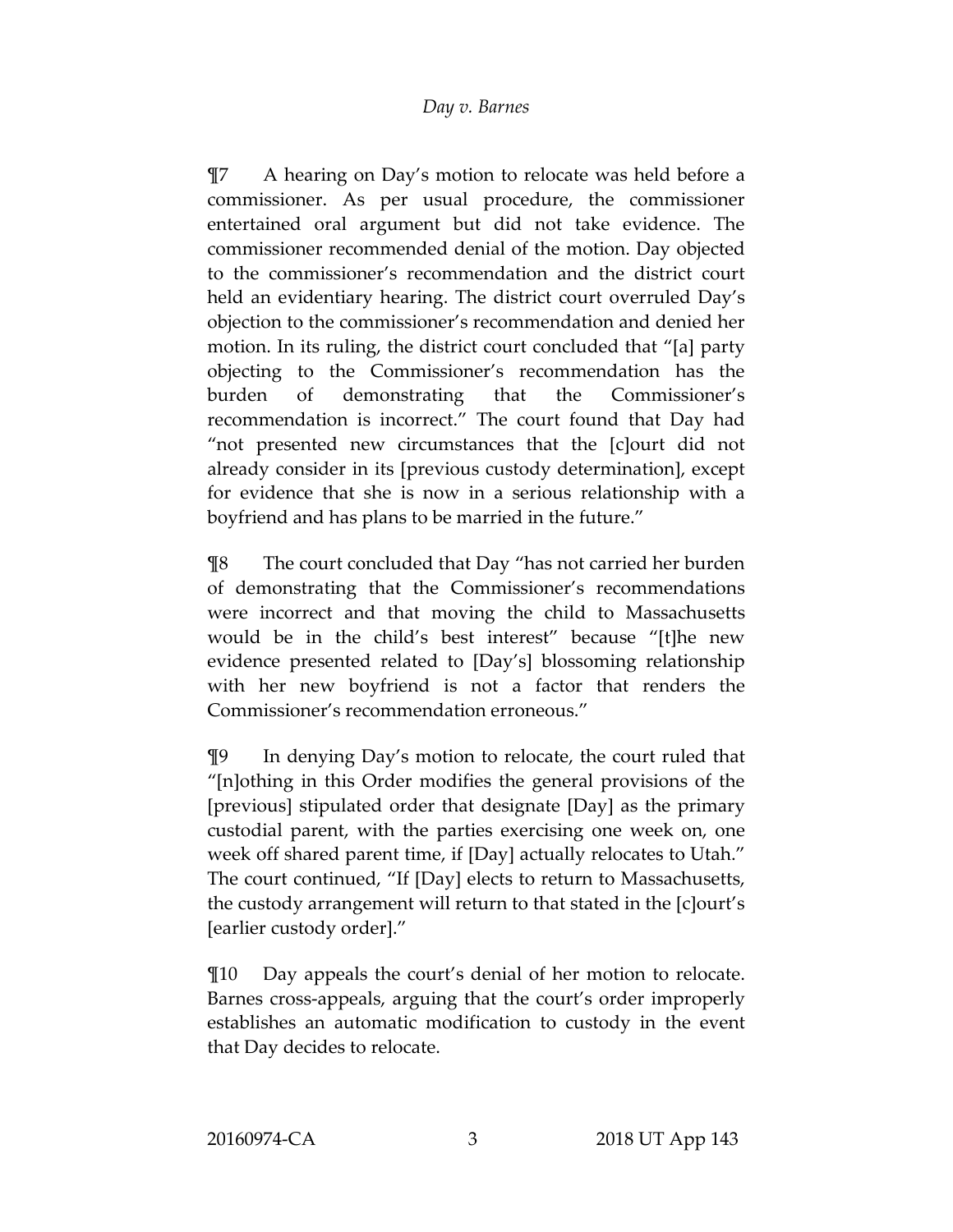### ISSUES AND STANDARDS OF REVIEW

¶11 Day alleges four errors: (1) the district court erred by interpreting rule 108 of the Utah Rules of Civil Procedure as placing a burden on the complaining party to prove the commissioner's recommendation was erroneous; (2) the court should have factored the parties' difficulty co-parenting into its analysis; (3) the court's findings were legally insufficient; and (4) the district court abused its discretion in failing to grant Day's motion to relocate. We reach only the first issue: whether the district court misinterpreted rule 108.

¶12 "A district court's interpretation of a rule of civil procedure presents a question of law that is reviewed for correctness. We interpret court rules, like statutes and administrative rules, according to their plain language." *Strand v. Nupetco Assocs. LLC*, 2017 UT App 55, ¶ 4, 397 P.3d 724 (cleaned up).

¶13 On cross-appeal, Barnes contends that the district court's order inappropriately authorizes an automatic future modification to the final decree. We review custody determinations for an abuse of discretion. *Grindstaff v. Grindstaff*, 2010 UT App 261, ¶ 3, 241 P.3d 365. "However, to the extent that determination is based on a conclusion of law, . . . we review the modification decision for correctness." *Kielkowski v. Kielkowski*, 2015 UT App 59, ¶ 9, 346 P.3d 690, *cert. granted*, 362 P.3d 1255 (Utah 2015) (cleaned up).

## ANALYSIS

## I. Day's Appeal

¶14 In ruling on Day's motion to relocate, the district court concluded that, under rule 108 of the Utah Rules of Civil Procedure, "[a] party objecting to the Commissioner's recommendation has the burden of demonstrating that the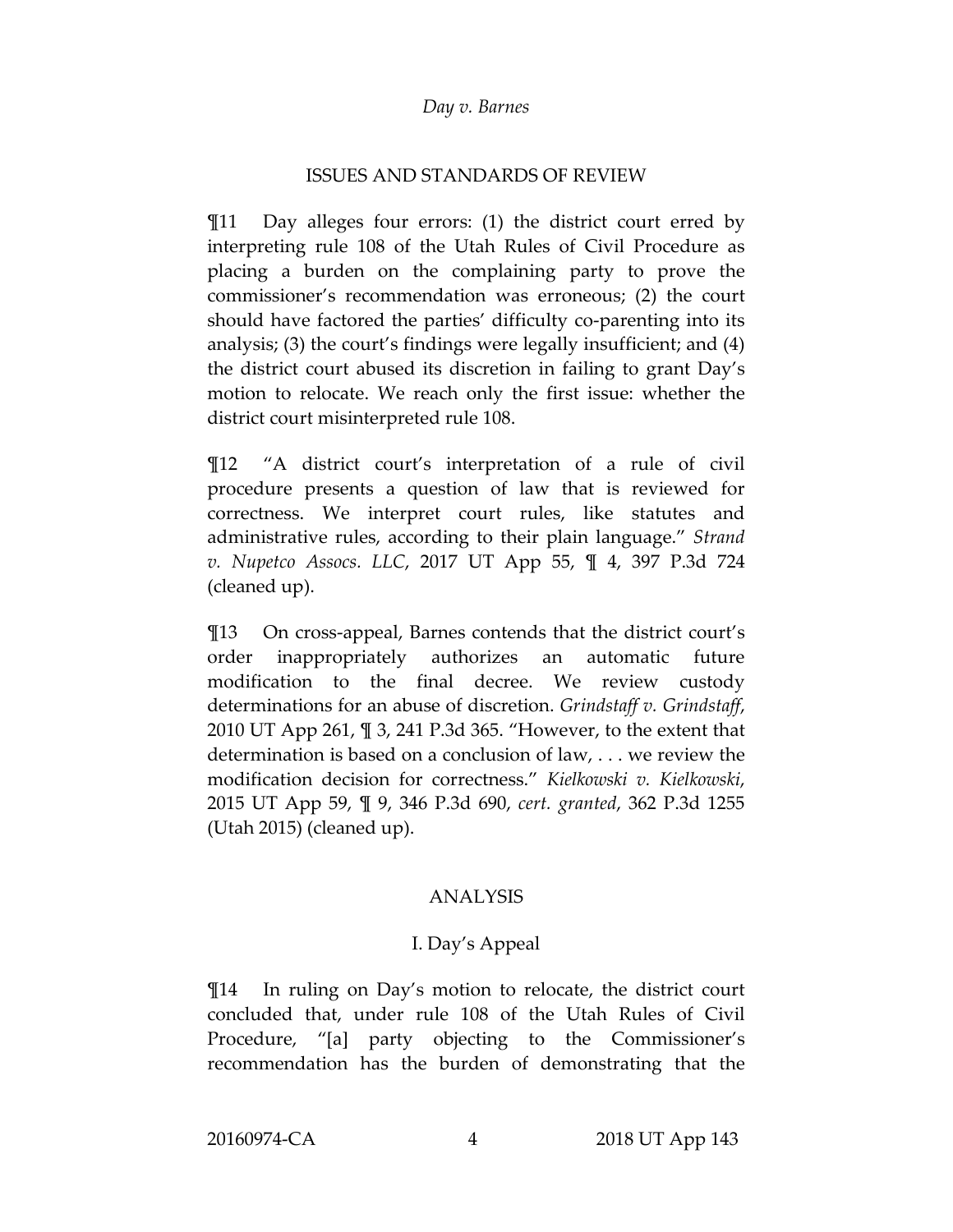Commissioner's recommendation is incorrect." This is an erroneous interpretation of the rule; no such burden exists.

¶15 Rule 108 generally governs objections to a court commissioner's recommendation. In reference to the form of the objection, the rule states,

> The objection must identify succinctly and with particularity the findings of fact, the conclusions of law, or the part of the recommendation to which the objection is made and state the relief sought. The memorandum in support of the objection must explain succinctly and with particularity why the findings, conclusions, or recommendation are incorrect.

Utah R. Civ. P. 108(b). In reference to the district court's decision on the objection, the rule explains,

> The judge will make *independent* findings of fact and conclusions of law based on the evidence, whether by proffer, testimony or exhibit, presented to the judge, or, if there was no hearing before the judge, based on the evidence presented to the commissioner.

*Id.* R. 108(f) (emphasis added). As stated, we "interpret court rules, like statutes and administrative rules, according to their plain language." *Strand v. Nupetco Assocs. LLC*, 2017 UT App 55, ¶ 4, 397 P.3d 724 (cleaned up). Courts are, in short, bound by the text of the rule. *See State v. Lucero*, 2014 UT 15, ¶ 32, 328 P.3d 841 (discussing the prejudice analysis under rule 403 of the Utah Rules of Evidence and explaining that "courts are bound by the text of rule 403"), *abrogated on other grounds by State v. Thornton*, 2017 UT 9, 391 P.3d 1016. Further, we "read the plain language of the rule as a whole, and interpret its provisions in harmony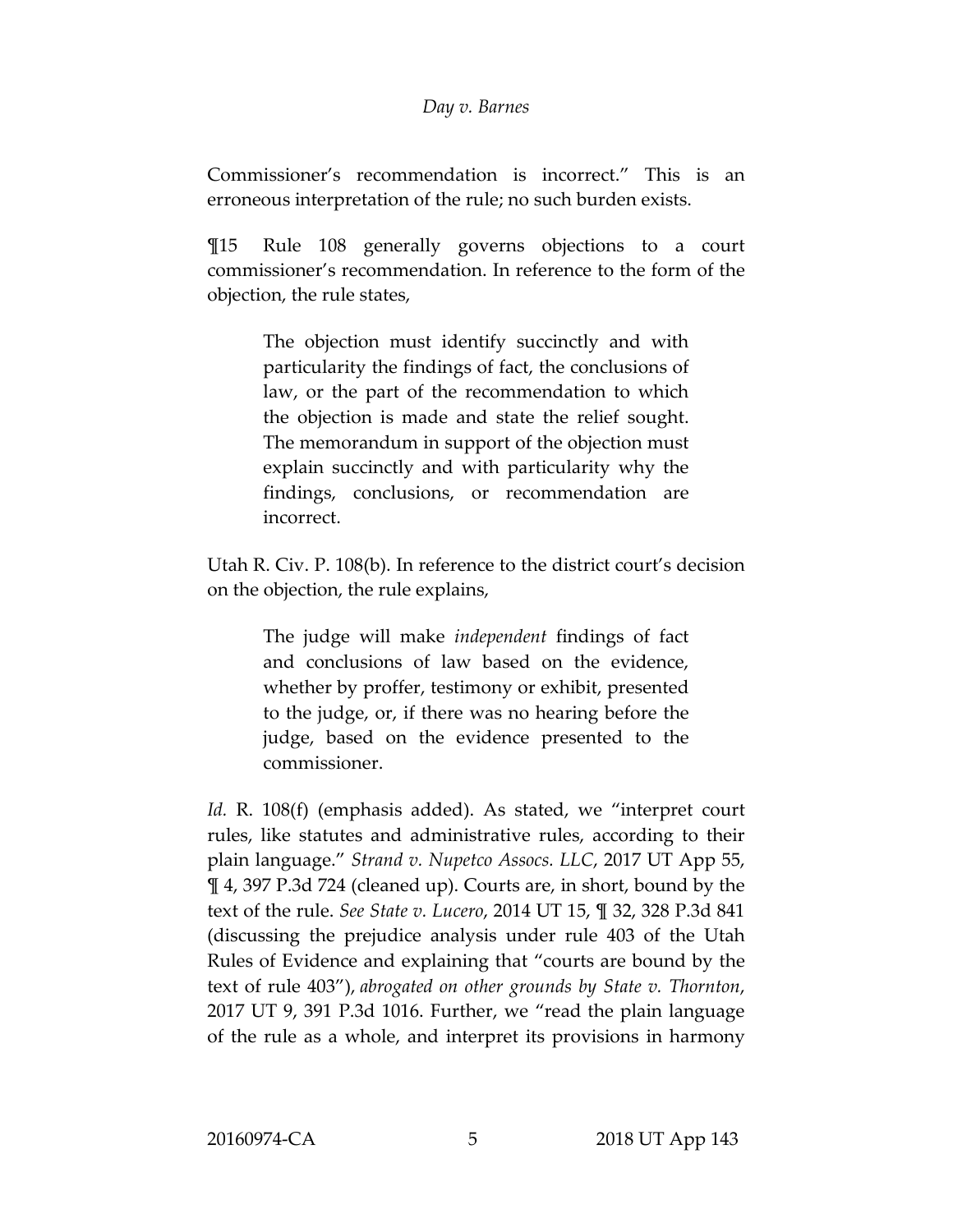with other rules." *Gardiner v. Taufer*, 2014 UT 56, ¶ 26, 342 P.3d 269 (cleaned up).

¶16 Looking to the plain language of rule 108, it does not provide for an appeal-like review of a commissioner's decision, but instead requires "independent findings of fact and conclusions of law based on the evidence."[1](#page-5-0) Utah R. Civ. P. 108(f). Thus, the rule is explicit that the district court's review is independent on both the evidence and the law.

¶17 This makes sense for several reasons. First, the quantum and quality of the evidence presented to the district court under rule 108 may be materially different from that which was presented to the commissioner. Typically, proceedings before the commissioner are conducted by proffer. In contrast, while a district court may sometimes proceed by proffer or by reviewing the record established before the commissioner, *see id.*, district courts more often conduct evidentiary hearings on objections, and indeed, in cases such as the one presented here—where custody is at issue—the district court must allow live testimony when requested, *see id.* R. 108(d)(3)(A) ("If the hearing before the commissioner was in a domestic relations matter other than a cohabitant abuse protective order, *any party has the right*, upon request: . . . to present testimony and other evidence on genuine issues of material fact relevant to custody."(emphasis added)).

<span id="page-5-0"></span><sup>1.</sup> The district court's review of the evidence is not a true de novo proceeding. Rule 108 limits the scope of evidence allowed before the district court. *See* Utah R. Civ. P. 108(c) ("If there has been a substantial change of circumstances since the commissioner's recommendation, the judge may, in the interests of judicial economy, consider new evidence. Otherwise, any evidence, whether by proffer, testimony or exhibit, not presented to the commissioner shall not be presented to the judge.").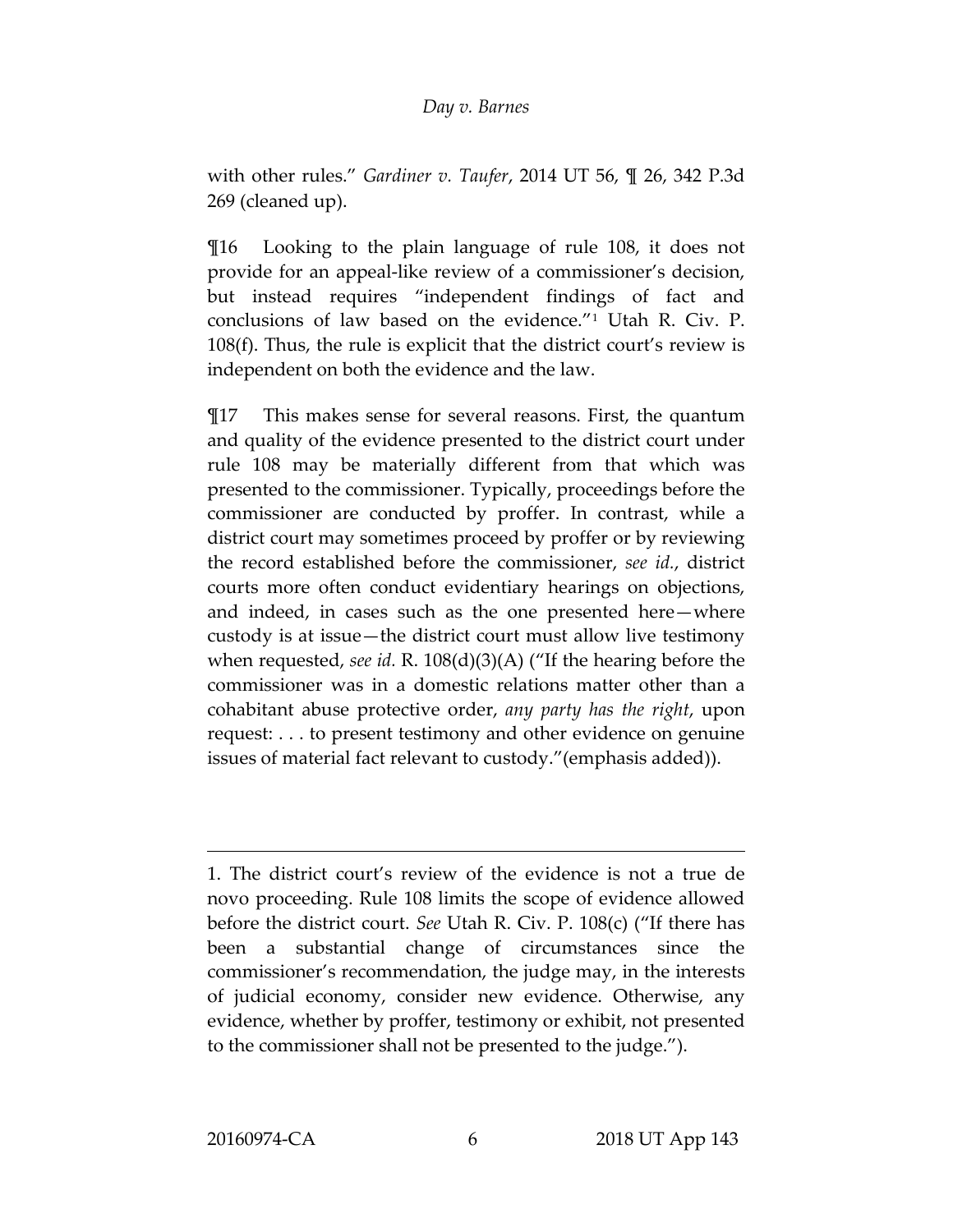¶18 Second, by operation of the rule, rulings made by the commissioner become the order of the district court until modified by that court. *See id.* R. 108(a). It would make little sense that the district court would be limited in reviewing what is essentially its own order. In any event, given subsection (f)'s explicit mandate requiring independent findings by the court, we hold that the district court erred in concluding that rule 108 places a burden on the objecting party to demonstrate error.

¶19 In reaching its erroneous conclusion, the district court appears to have unduly focused on rule 108(b)'s requirement that the objecting party articulate why the findings, conclusions, or recommendations are incorrect. *See id.* R. 108(b). The district court concluded that the specificity of these requirements places a burden of persuasion on the moving party akin to overcoming a presumption in favor of the commissioner's recommendation. Such a reading, however, ignores the clear requirement of independent findings and conclusions in subsection (f), and reads too much into subsection (b). The requirements in rule 108(b) are briefing requirements intended to identify exactly what part of the proceeding a party objects to. Objections to a commissioner's recommendation can be filed only within fourteen days of a ruling.[2](#page-6-0) *Id.* R. 108(a). Subsection (b) then explains that the procedural requirements governing the filing including the time for filing, length, and content of memoranda—are found in rule 7. Accordingly, subsection (b) speaks to the briefing requirements in submitting the objection to the court, not to the scope or nature of the court's review. Thus, rule 108(b)'s requirements of specificity do not relieve the district court from its obligation to make its own "independent findings of fact and conclusions of law based on the evidence." *See id.* R. 108(f). Such a reading is consistent with our precedent

<span id="page-6-0"></span><sup>2.</sup> Thereafter, a party would need to avail itself of other rules, such as rule 59, which carry obstacles to readdressing issues not found in rule 108. *See* Utah R. Civ. P. 59.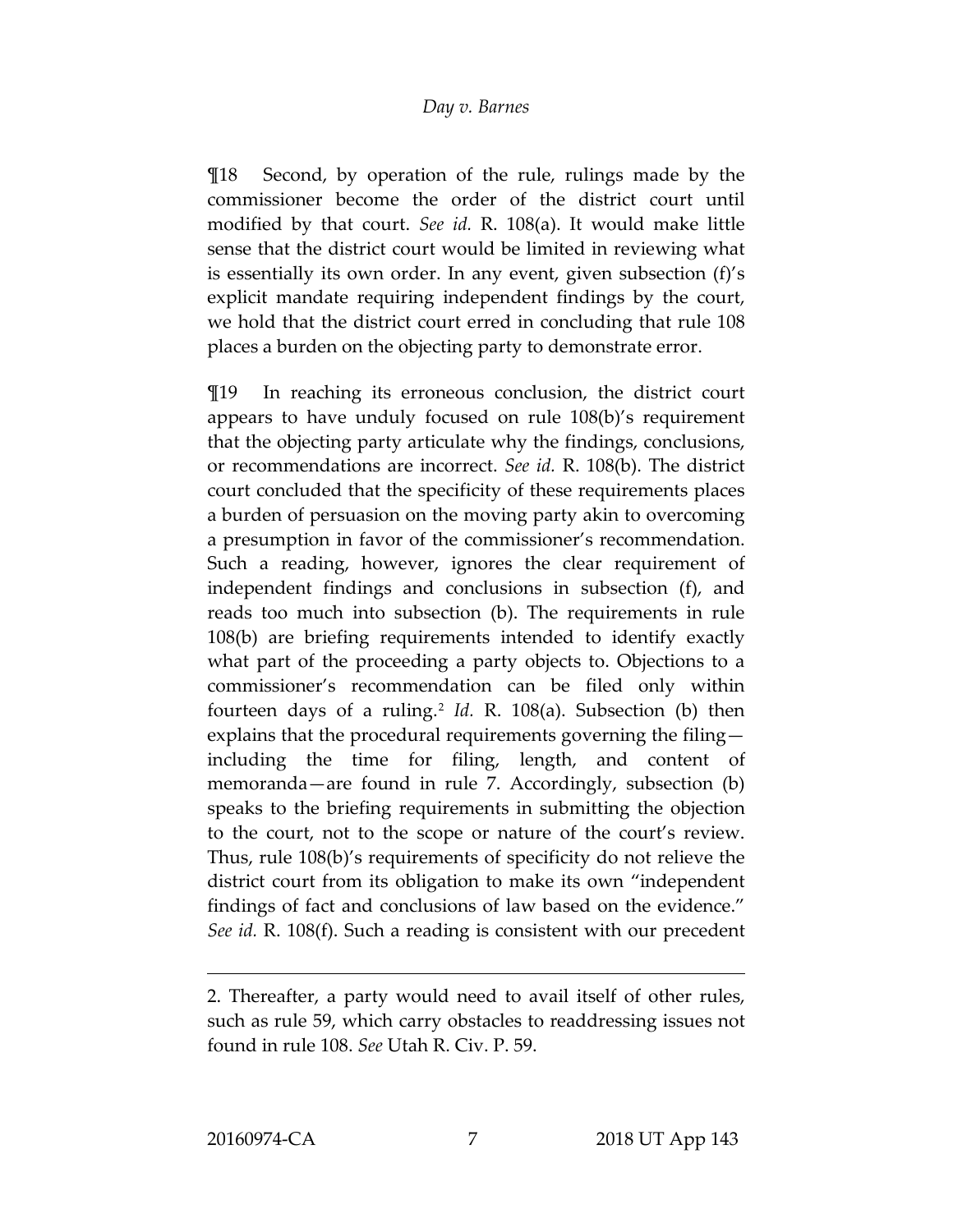to read the rule as a whole, *see Gardiner*, 2014 UT 56, ¶ 26, and therefore we must consider subsection (b)'s requirements in light of subsection (f)'s clear direction.

¶20 Despite having misconstrued Day's burden, the district court appears to have made findings and conclusions unique to its review of the evidence. The court ruled that "[t]he new evidence presented related to [Day's] blossoming relationship with her new boyfriend is not a factor that renders the Commissioner's recommendation erroneous." But this conclusion is still couched in a misapplication of the rule—that Day, as the objecting party, bears the burden of demonstrating that the commissioner's recommendation was erroneous. Ultimately, the district court's findings and conclusions were weighed on an unbalanced scale. On the record before us, we cannot ascertain the degree to which the decision may have been different had the district court not wrongly applied a burden to Day. We therefore vacate the district court's order and remand with instruction that the district court make independent findings and conclusions without imposing an erroneous burden of proof.

¶21 We note that the district court is not necessarily required to rehear the evidence. Nothing in the district court's order or Day's arguments on appeal indicate that there was some error in the presentation of evidence. The district court may elect to hear evidence, or it may elect to rule on the motion based on the record it has already received consistent with the holding of this opinion. Further, because we are remanding for the district court to conduct an independent and burden-free review, we will not speculate on what the court may do upon remand. Thus, we do not reach the other issues Day brings on appeal.

# II. Barnes's Cross-Appeal

¶22 Barnes also appeals the district court's order. He alleges that the district court established an automatic modification to custody upon a triggering event: Day's relocation to or from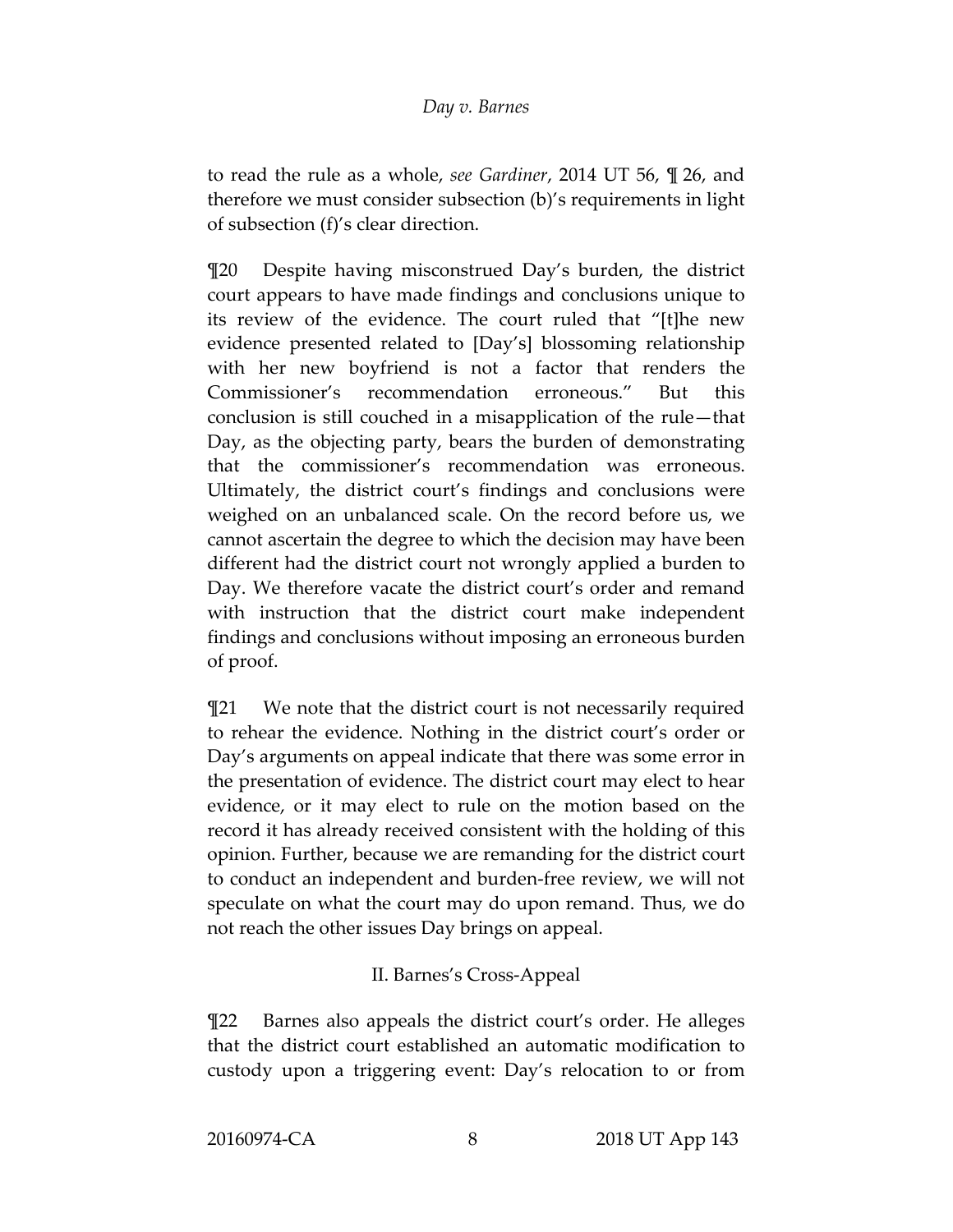Utah. Because we are remanding this matter for independent findings and conclusions, we recognize that we need not address this issue now. However, because the issue is likely to arise on remand, we choose to address it. *See State v. Low*, 2008 UT 58, ¶ 61, 192 P.3d 867. Here, Barnes mischaracterizes the order, and we conclude that the court's order does not operate as Barnes alleges.

¶23 The district court ruled, "Should [Day] remain in or return to Utah, her final say authority, as set forth in the [stipulated] order, shall not be construed to permit her to take the child out of school to travel to Massachusetts or elsewhere while school is in session, unless the parties otherwise mutually agree in advance in writing. . . . If [Day] elects to return to Massachusetts, the custody arrangement will return to that stated in the [c]ourt's [previous custody order]." Barnes argues that this ruling violates precedent, rules, and statutory requirements for modification of a decree. Barnes maintains that the order erroneously ratifies a modification in the future without requiring a showing of a change in circumstances. But the district court's order did not ratify an automatic future modification. Instead, the ruling addressed the present best interests of Child. Specifically, the ruling rested upon a subsidiary finding that at the present time it was not in Child's best interest to move to Massachusetts. Barnes does not assail this finding in the cross-appeal.[3](#page-8-0) Accordingly, given the established history of Day's frequent moves between Utah and Massachusetts—and assuming it was in Child's best interest to remain in Utah—the district court addressed what custody arrangement would pertain should Day live in Utah and

<span id="page-8-0"></span><sup>3.</sup> Promoting the best interests of the child is, after all, the beginning and the end of all custody determinations, including motions to relocate, and is an objective that "should never be lost sight of." *Elmer v. Elmer*, 776 P.2d 599, 604 (Utah 1989) (cleaned up).